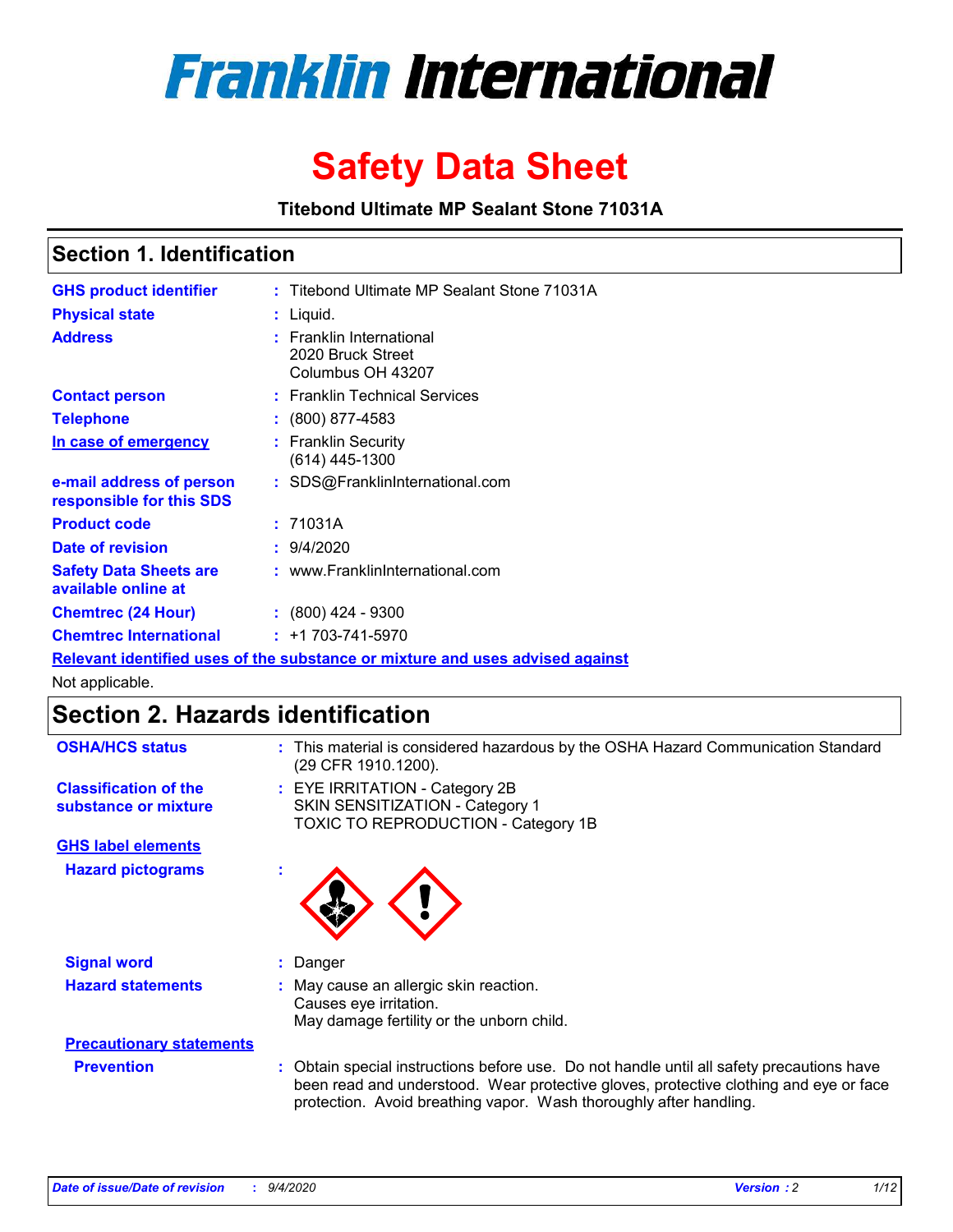### **Section 2. Hazards identification**

| <b>Response</b>                            | : IF exposed or concerned: Get medical advice or attention. Wash contaminated clothing<br>before reuse. IF ON SKIN: Wash with plenty of water. IF IN EYES: Rinse cautiously<br>with water for several minutes. Remove contact lenses, if present and easy to do.<br>Continue rinsing. If eye irritation persists: Get medical advice or attention. |
|--------------------------------------------|----------------------------------------------------------------------------------------------------------------------------------------------------------------------------------------------------------------------------------------------------------------------------------------------------------------------------------------------------|
| <b>Storage</b>                             | : Store locked up.                                                                                                                                                                                                                                                                                                                                 |
| <b>Disposal</b>                            | : Dispose of contents and container in accordance with all local, regional, national and<br>international regulations.                                                                                                                                                                                                                             |
| <b>Hazards not otherwise</b><br>classified | : Product generates methanol during cure.                                                                                                                                                                                                                                                                                                          |

# **Section 3. Composition/information on ingredients**

| <b>Substance/mixture</b> | Mixture |
|--------------------------|---------|
|                          |         |

| Ingredient name              | %    | <b>CAS number</b> |
|------------------------------|------|-------------------|
| 3-aminopropyltriethoxysilane | ≲3   | 919-30-2          |
| Dibutyltin dilaurate         | ≤0.3 | 77-58-7           |

Any concentration shown as a range is to protect confidentiality or is due to batch variation.

**There are no additional ingredients present which, within the current knowledge of the supplier and in the concentrations applicable, are classified as hazardous to health or the environment and hence require reporting in this section.**

**Occupational exposure limits, if available, are listed in Section 8.**

### **Section 4. First aid measures**

| <b>Description of necessary first aid measures</b> |                                                                                                                                                                                                                                                                                                                                                                                                                                                                                                                                                                                                                                                                                                                                                                           |
|----------------------------------------------------|---------------------------------------------------------------------------------------------------------------------------------------------------------------------------------------------------------------------------------------------------------------------------------------------------------------------------------------------------------------------------------------------------------------------------------------------------------------------------------------------------------------------------------------------------------------------------------------------------------------------------------------------------------------------------------------------------------------------------------------------------------------------------|
| <b>Eye contact</b>                                 | : Immediately flush eyes with plenty of water, occasionally lifting the upper and lower<br>eyelids. Check for and remove any contact lenses. Continue to rinse for at least 10<br>minutes. If irritation persists, get medical attention.                                                                                                                                                                                                                                                                                                                                                                                                                                                                                                                                 |
| <b>Inhalation</b>                                  | : Remove victim to fresh air and keep at rest in a position comfortable for breathing. If<br>not breathing, if breathing is irregular or if respiratory arrest occurs, provide artificial<br>respiration or oxygen by trained personnel. It may be dangerous to the person providing<br>aid to give mouth-to-mouth resuscitation. Get medical attention. If unconscious, place<br>in recovery position and get medical attention immediately. Maintain an open airway.<br>Loosen tight clothing such as a collar, tie, belt or waistband. In case of inhalation of<br>decomposition products in a fire, symptoms may be delayed. The exposed person may<br>need to be kept under medical surveillance for 48 hours.                                                       |
| <b>Skin contact</b>                                | : Wash with plenty of soap and water. Remove contaminated clothing and shoes. Wash<br>contaminated clothing thoroughly with water before removing it, or wear gloves.<br>Continue to rinse for at least 10 minutes. Get medical attention. In the event of any<br>complaints or symptoms, avoid further exposure. Wash clothing before reuse. Clean<br>shoes thoroughly before reuse.                                                                                                                                                                                                                                                                                                                                                                                     |
| <b>Ingestion</b>                                   | : Wash out mouth with water. Remove dentures if any. Remove victim to fresh air and<br>keep at rest in a position comfortable for breathing. If material has been swallowed and<br>the exposed person is conscious, give small quantities of water to drink. Stop if the<br>exposed person feels sick as vomiting may be dangerous. Do not induce vomiting<br>unless directed to do so by medical personnel. If vomiting occurs, the head should be<br>kept low so that vomit does not enter the lungs. Get medical attention. Never give<br>anything by mouth to an unconscious person. If unconscious, place in recovery position<br>and get medical attention immediately. Maintain an open airway. Loosen tight clothing<br>such as a collar, tie, belt or waistband. |
| Most important symptoms/effects, acute and delayed |                                                                                                                                                                                                                                                                                                                                                                                                                                                                                                                                                                                                                                                                                                                                                                           |
| <b>Potential acute health effects</b>              |                                                                                                                                                                                                                                                                                                                                                                                                                                                                                                                                                                                                                                                                                                                                                                           |
| Eye contact                                        | : May cause eye irritation.                                                                                                                                                                                                                                                                                                                                                                                                                                                                                                                                                                                                                                                                                                                                               |
| <b>Inhalation</b>                                  | : No known significant effects or critical hazards.                                                                                                                                                                                                                                                                                                                                                                                                                                                                                                                                                                                                                                                                                                                       |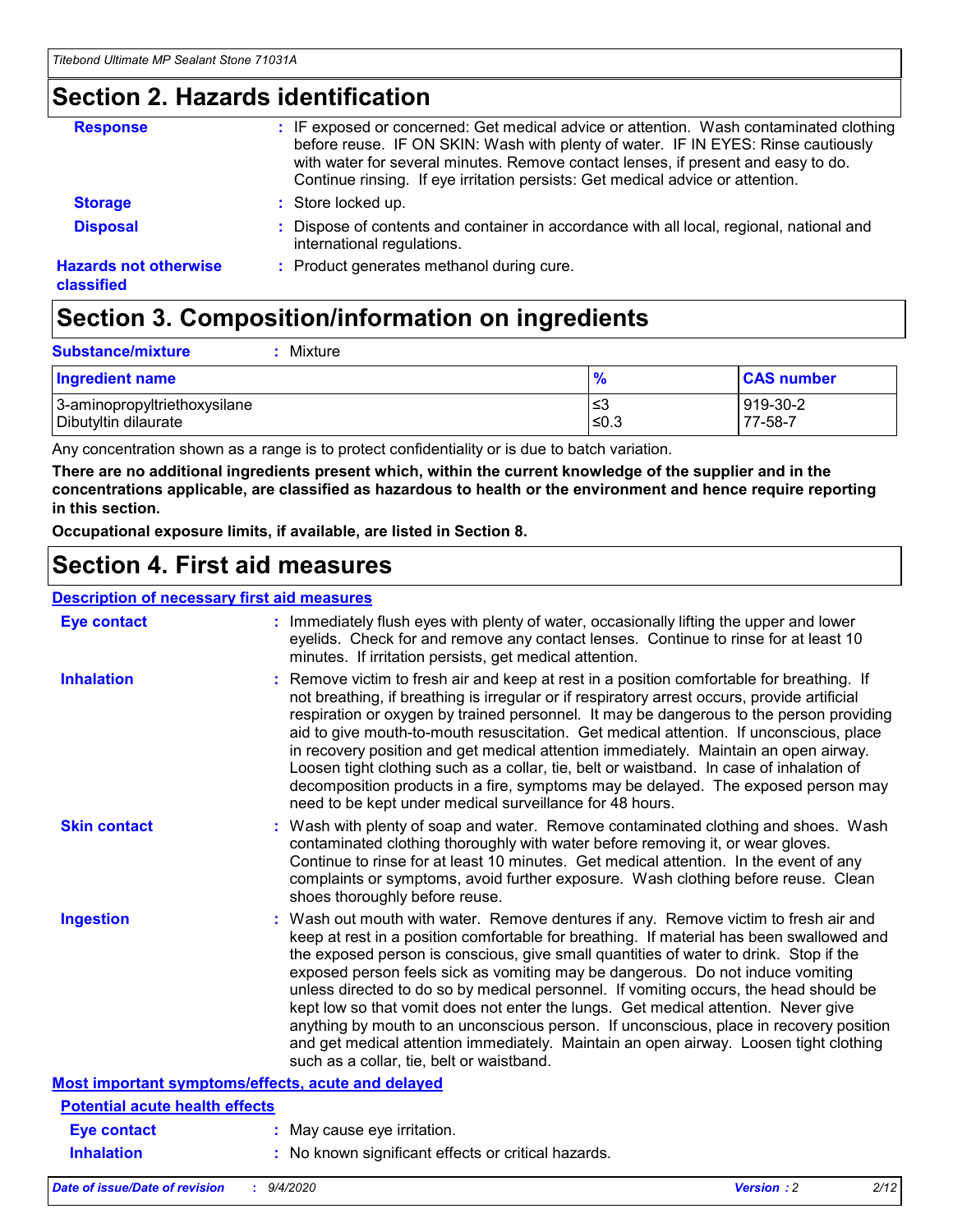# **Section 4. First aid measures**

| <b>Skin contact</b>                 | : May cause skin irritation.                                                                                                                                                                                                                                                                                                                                                                                    |
|-------------------------------------|-----------------------------------------------------------------------------------------------------------------------------------------------------------------------------------------------------------------------------------------------------------------------------------------------------------------------------------------------------------------------------------------------------------------|
| <b>Ingestion</b>                    | : No known significant effects or critical hazards.                                                                                                                                                                                                                                                                                                                                                             |
| <b>Over-exposure signs/symptoms</b> |                                                                                                                                                                                                                                                                                                                                                                                                                 |
| <b>Eye contact</b>                  | : Adverse symptoms may include the following:<br>irritation<br>watering<br>redness                                                                                                                                                                                                                                                                                                                              |
| <b>Inhalation</b>                   | : Adverse symptoms may include the following:<br>reduced fetal weight<br>increase in fetal deaths<br>skeletal malformations                                                                                                                                                                                                                                                                                     |
| <b>Skin contact</b>                 | : Adverse symptoms may include the following:<br>irritation<br>redness<br>reduced fetal weight<br>increase in fetal deaths<br>skeletal malformations                                                                                                                                                                                                                                                            |
| <b>Ingestion</b>                    | : Adverse symptoms may include the following:<br>reduced fetal weight<br>increase in fetal deaths<br>skeletal malformations                                                                                                                                                                                                                                                                                     |
|                                     | <u>Indication of immediate medical attention and special treatment needed, if necessary</u>                                                                                                                                                                                                                                                                                                                     |
| <b>Notes to physician</b>           | : In case of inhalation of decomposition products in a fire, symptoms may be delayed.<br>The exposed person may need to be kept under medical surveillance for 48 hours.                                                                                                                                                                                                                                        |
| <b>Specific treatments</b>          | : No specific treatment.                                                                                                                                                                                                                                                                                                                                                                                        |
| <b>Protection of first-aiders</b>   | : No action shall be taken involving any personal risk or without suitable training. If it is<br>suspected that fumes are still present, the rescuer should wear an appropriate mask or<br>self-contained breathing apparatus. It may be dangerous to the person providing aid to<br>give mouth-to-mouth resuscitation. Wash contaminated clothing thoroughly with water<br>before removing it, or wear gloves. |
|                                     |                                                                                                                                                                                                                                                                                                                                                                                                                 |

**See toxicological information (Section 11)**

### **Section 5. Fire-fighting measures**

| <b>Extinguishing media</b>                               |                                                                                                                                                                                                     |
|----------------------------------------------------------|-----------------------------------------------------------------------------------------------------------------------------------------------------------------------------------------------------|
| <b>Suitable extinguishing</b><br>media                   | : Use an extinguishing agent suitable for the surrounding fire.                                                                                                                                     |
| <b>Unsuitable extinguishing</b><br>media                 | : None known.                                                                                                                                                                                       |
| <b>Specific hazards arising</b><br>from the chemical     | : In a fire or if heated, a pressure increase will occur and the container may burst.                                                                                                               |
| <b>Hazardous thermal</b><br>decomposition products       | Decomposition products may include the following materials:<br>carbon dioxide<br>carbon monoxide<br>nitrogen oxides<br>metal oxide/oxides                                                           |
| <b>Special protective actions</b><br>for fire-fighters   | : Promptly isolate the scene by removing all persons from the vicinity of the incident if<br>there is a fire. No action shall be taken involving any personal risk or without suitable<br>training. |
| <b>Special protective</b><br>equipment for fire-fighters | : Fire-fighters should wear appropriate protective equipment and self-contained breathing<br>apparatus (SCBA) with a full face-piece operated in positive pressure mode.                            |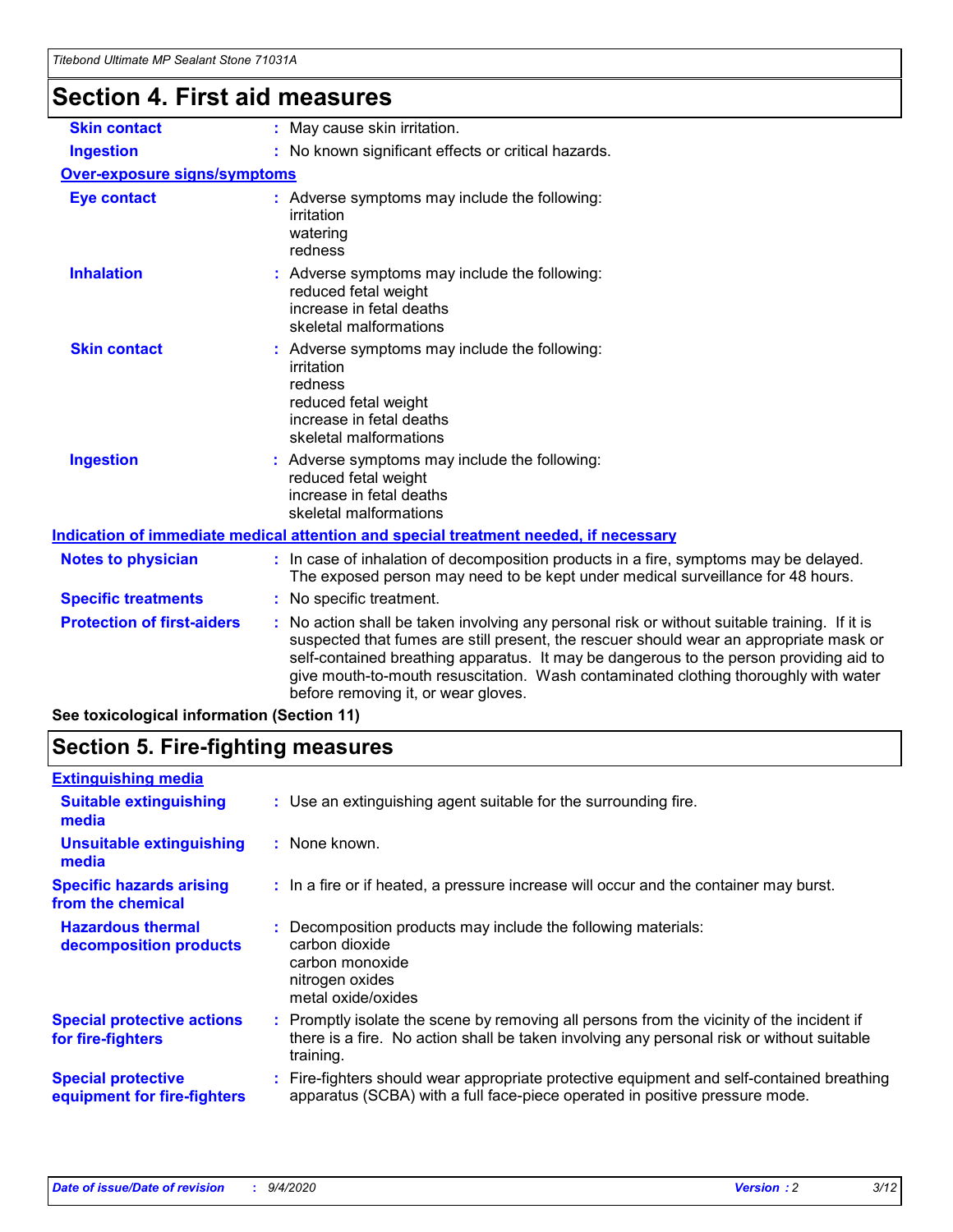### **Section 6. Accidental release measures**

|                                                              | <b>Personal precautions, protective equipment and emergency procedures</b>                                                                                                                                                                                                                                                                                                                                                                                                                                                                                                                                                                                                                                   |
|--------------------------------------------------------------|--------------------------------------------------------------------------------------------------------------------------------------------------------------------------------------------------------------------------------------------------------------------------------------------------------------------------------------------------------------------------------------------------------------------------------------------------------------------------------------------------------------------------------------------------------------------------------------------------------------------------------------------------------------------------------------------------------------|
| For non-emergency<br>personnel                               | : No action shall be taken involving any personal risk or without suitable training.<br>Evacuate surrounding areas. Keep unnecessary and unprotected personnel from<br>entering. Do not touch or walk through spilled material. Avoid breathing vapor or mist.<br>Provide adequate ventilation. Wear appropriate respirator when ventilation is<br>inadequate. Put on appropriate personal protective equipment.                                                                                                                                                                                                                                                                                             |
| For emergency responders                                     | : If specialized clothing is required to deal with the spillage, take note of any information in<br>Section 8 on suitable and unsuitable materials. See also the information in "For non-<br>emergency personnel".                                                                                                                                                                                                                                                                                                                                                                                                                                                                                           |
| <b>Environmental precautions</b>                             | : Avoid dispersal of spilled material and runoff and contact with soil, waterways, drains<br>and sewers. Inform the relevant authorities if the product has caused environmental<br>pollution (sewers, waterways, soil or air).                                                                                                                                                                                                                                                                                                                                                                                                                                                                              |
| <b>Methods and materials for containment and cleaning up</b> |                                                                                                                                                                                                                                                                                                                                                                                                                                                                                                                                                                                                                                                                                                              |
| <b>Small spill</b>                                           | : Stop leak if without risk. Move containers from spill area. Dilute with water and mop up<br>if water-soluble. Alternatively, or if water-insoluble, absorb with an inert dry material and<br>place in an appropriate waste disposal container. Dispose of via a licensed waste<br>disposal contractor.                                                                                                                                                                                                                                                                                                                                                                                                     |
| <b>Large spill</b>                                           | : Stop leak if without risk. Move containers from spill area. Approach release from<br>upwind. Prevent entry into sewers, water courses, basements or confined areas. Wash<br>spillages into an effluent treatment plant or proceed as follows. Contain and collect<br>spillage with non-combustible, absorbent material e.g. sand, earth, vermiculite or<br>diatomaceous earth and place in container for disposal according to local regulations<br>(see Section 13). Dispose of via a licensed waste disposal contractor. Contaminated<br>absorbent material may pose the same hazard as the spilled product. Note: see<br>Section 1 for emergency contact information and Section 13 for waste disposal. |

### **Section 7. Handling and storage**

#### **Precautions for safe handling**

| <b>Protective measures</b>                                                       | : Put on appropriate personal protective equipment (see Section 8). Persons with a<br>history of skin sensitization problems should not be employed in any process in which<br>this product is used. Avoid exposure - obtain special instructions before use. Avoid<br>exposure during pregnancy. Do not handle until all safety precautions have been read<br>and understood. Do not get in eyes or on skin or clothing. Do not ingest. Avoid<br>breathing vapor or mist. If during normal use the material presents a respiratory hazard,<br>use only with adequate ventilation or wear appropriate respirator. Keep in the original<br>container or an approved alternative made from a compatible material, kept tightly<br>closed when not in use. Empty containers retain product residue and can be hazardous.<br>Do not reuse container. |
|----------------------------------------------------------------------------------|--------------------------------------------------------------------------------------------------------------------------------------------------------------------------------------------------------------------------------------------------------------------------------------------------------------------------------------------------------------------------------------------------------------------------------------------------------------------------------------------------------------------------------------------------------------------------------------------------------------------------------------------------------------------------------------------------------------------------------------------------------------------------------------------------------------------------------------------------|
| <b>Advice on general</b><br>occupational hygiene                                 | : Eating, drinking and smoking should be prohibited in areas where this material is<br>handled, stored and processed. Workers should wash hands and face before eating,<br>drinking and smoking. Remove contaminated clothing and protective equipment before<br>entering eating areas. See also Section 8 for additional information on hygiene<br>measures.                                                                                                                                                                                                                                                                                                                                                                                                                                                                                    |
| <b>Conditions for safe storage,</b><br>including any<br><i>incompatibilities</i> | Store between the following temperatures: 0 to 120°C (32 to 248°F). Store in<br>accordance with local regulations. Store in original container protected from direct<br>sunlight in a dry, cool and well-ventilated area, away from incompatible materials (see<br>Section 10) and food and drink. Store locked up. Keep container tightly closed and<br>sealed until ready for use. Containers that have been opened must be carefully<br>resealed and kept upright to prevent leakage. Do not store in unlabeled containers.<br>Use appropriate containment to avoid environmental contamination. See Section 10 for<br>incompatible materials before handling or use.                                                                                                                                                                         |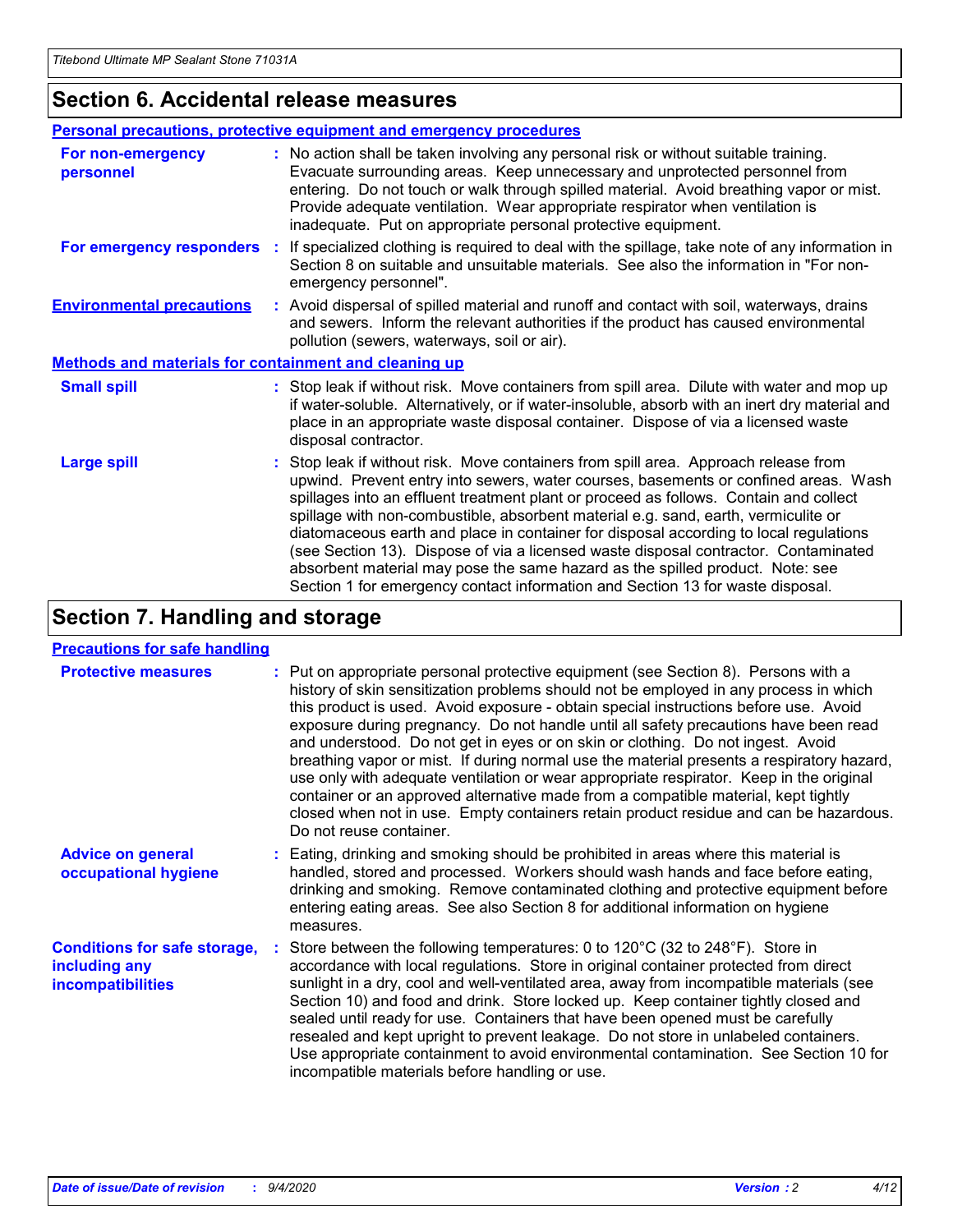# **Section 8. Exposure controls/personal protection**

#### **Control parameters**

#### **Occupational exposure limits**

| <b>Ingredient name</b>                               |    |                        | <b>Exposure limits</b>                                                                                                                                                                                                                                                                                                                                                                                                                                                                                                                                                                                                 |
|------------------------------------------------------|----|------------------------|------------------------------------------------------------------------------------------------------------------------------------------------------------------------------------------------------------------------------------------------------------------------------------------------------------------------------------------------------------------------------------------------------------------------------------------------------------------------------------------------------------------------------------------------------------------------------------------------------------------------|
| 3-aminopropyltriethoxysilane<br>Dibutyltin dilaurate |    |                        | None.<br>ACGIH TLV (United States, 3/2020). Absorbed through skin.<br>Notes: as Sn<br>TWA: $0.1 \text{ mg/m}^3$ , (as Sn) 8 hours.<br>STEL: 0.2 mg/m <sup>3</sup> , (as Sn) 15 minutes.<br>NIOSH REL (United States, 10/2016). Absorbed through skin.<br>Notes: as Sn<br>TWA: 0.1 mg/m <sup>3</sup> , (as Sn) 10 hours.<br>OSHA PEL (United States, 5/2018). Notes: as Sn<br>TWA: $0.1 \text{ mg/m}^3$ , (as Sn) 8 hours.<br>OSHA PEL 1989 (United States, 3/1989). Absorbed through skin.<br>Notes: measured as Sn<br>TWA: 0.1 mg/m <sup>3</sup> , (measured as Sn) 8 hours. Form: Organic                            |
| <b>Appropriate engineering</b><br>controls           |    |                        | : If user operations generate dust, fumes, gas, vapor or mist, use process enclosures,<br>local exhaust ventilation or other engineering controls to keep worker exposure to<br>airborne contaminants below any recommended or statutory limits.                                                                                                                                                                                                                                                                                                                                                                       |
| <b>Environmental exposure</b><br>controls            |    |                        | Emissions from ventilation or work process equipment should be checked to ensure<br>they comply with the requirements of environmental protection legislation. In some<br>cases, fume scrubbers, filters or engineering modifications to the process equipment<br>will be necessary to reduce emissions to acceptable levels.                                                                                                                                                                                                                                                                                          |
| <b>Individual protection measures</b>                |    |                        |                                                                                                                                                                                                                                                                                                                                                                                                                                                                                                                                                                                                                        |
| <b>Hygiene measures</b>                              |    |                        | : Wash hands, forearms and face thoroughly after handling chemical products, before<br>eating, smoking and using the lavatory and at the end of the working period.<br>Appropriate techniques should be used to remove potentially contaminated clothing.<br>Contaminated work clothing should not be allowed out of the workplace. Wash<br>contaminated clothing before reusing. Ensure that eyewash stations and safety<br>showers are close to the workstation location.                                                                                                                                            |
| <b>Eye/face protection</b>                           |    |                        | : Safety eyewear complying with an approved standard should be used when a risk<br>assessment indicates this is necessary to avoid exposure to liquid splashes, mists,<br>gases or dusts. If contact is possible, the following protection should be worn, unless<br>the assessment indicates a higher degree of protection: chemical splash goggles.                                                                                                                                                                                                                                                                  |
| <b>Skin protection</b>                               |    |                        |                                                                                                                                                                                                                                                                                                                                                                                                                                                                                                                                                                                                                        |
| <b>Hand protection</b>                               |    |                        | : Chemical-resistant, impervious gloves complying with an approved standard should be<br>worn at all times when handling chemical products if a risk assessment indicates this is<br>necessary. Considering the parameters specified by the glove manufacturer, check<br>during use that the gloves are still retaining their protective properties. It should be<br>noted that the time to breakthrough for any glove material may be different for different<br>glove manufacturers. In the case of mixtures, consisting of several substances, the<br>protection time of the gloves cannot be accurately estimated. |
| <b>Body protection</b>                               |    | handling this product. | Personal protective equipment for the body should be selected based on the task being<br>performed and the risks involved and should be approved by a specialist before                                                                                                                                                                                                                                                                                                                                                                                                                                                |
| <b>Other skin protection</b>                         |    |                        | : Appropriate footwear and any additional skin protection measures should be selected<br>based on the task being performed and the risks involved and should be approved by a<br>specialist before handling this product.                                                                                                                                                                                                                                                                                                                                                                                              |
| <b>Respiratory protection</b>                        | ÷. | aspects of use.        | Based on the hazard and potential for exposure, select a respirator that meets the<br>appropriate standard or certification. Respirators must be used according to a<br>respiratory protection program to ensure proper fitting, training, and other important                                                                                                                                                                                                                                                                                                                                                         |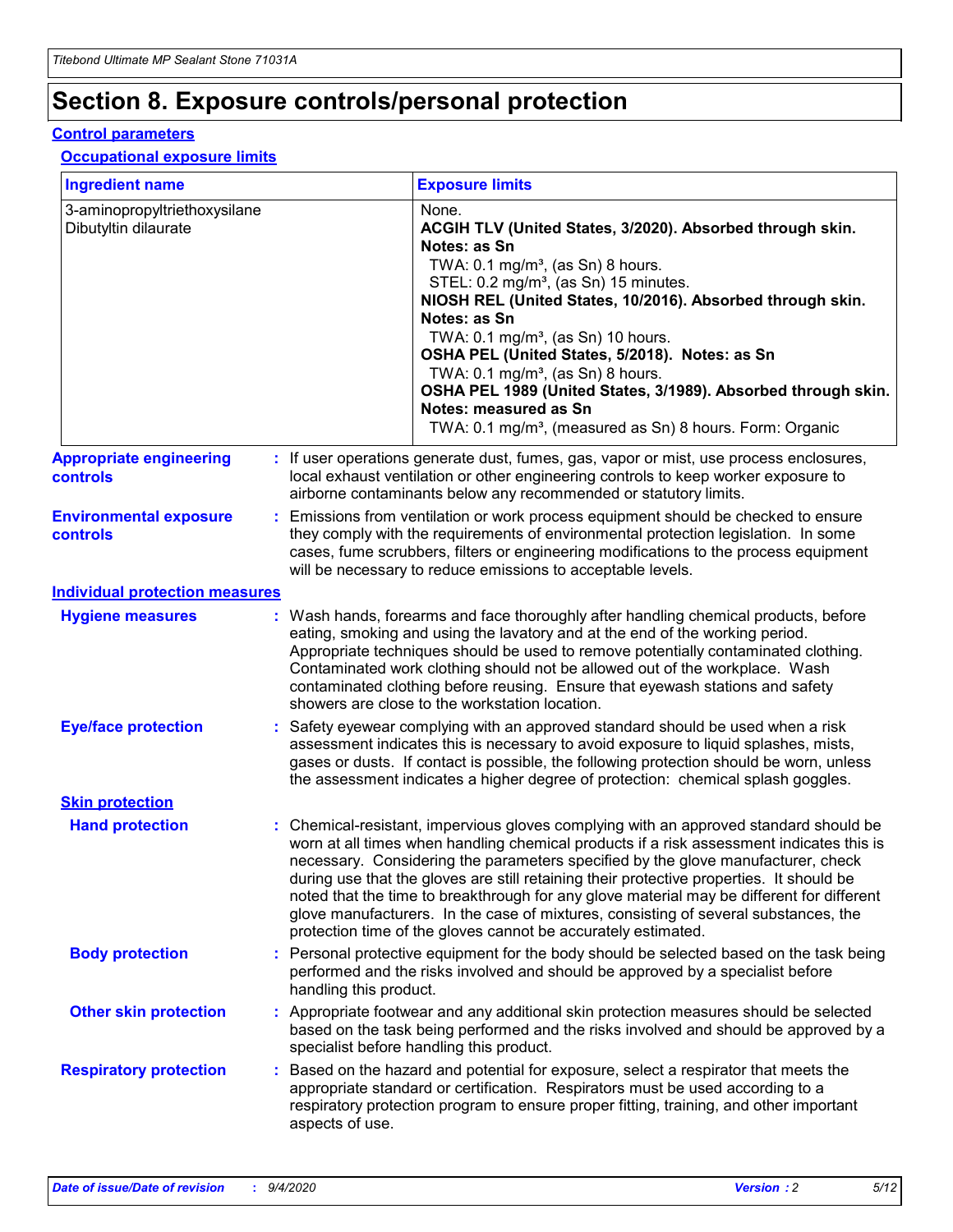### **Section 9. Physical and chemical properties**

#### **Appearance**

| <b>Physical state</b>                             | : Liquid. [Paste.]                                                |
|---------------------------------------------------|-------------------------------------------------------------------|
| <b>Color</b>                                      | Clay.                                                             |
| Odor                                              | Characteristic.                                                   |
| <b>Odor threshold</b>                             | : Not available.                                                  |
| рH                                                | : Not applicable.                                                 |
| <b>Melting point</b>                              | : Not available.                                                  |
| <b>Boiling point</b>                              | : $>200^{\circ}$ C ( $>392^{\circ}$ F)                            |
| <b>Flash point</b>                                | : Closed cup: >200°C (>392°F) [Setaflash.]                        |
| <b>Evaporation rate</b>                           | $:$ <1 (butyl acetate = 1)                                        |
| <b>Flammability (solid, gas)</b>                  | : Not available.                                                  |
| Lower and upper explosive<br>(flammable) limits   | : Not available.                                                  |
| <b>VOC (less water, less</b><br>exempt solvents)  | : 0 g/l                                                           |
| <b>Volatility</b>                                 | $: 0\%$ (w/w)                                                     |
| <b>Vapor density</b>                              | : Not available.                                                  |
| <b>Relative density</b>                           | : 1.432                                                           |
| <b>Solubility</b>                                 | : Insoluble in the following materials: cold water and hot water. |
| <b>Solubility in water</b>                        | : Not available.                                                  |
| <b>Partition coefficient: n-</b><br>octanol/water | : Not available.                                                  |
| <b>Auto-ignition temperature</b>                  | $:$ Not available.                                                |
| <b>Decomposition temperature</b>                  | : Not available.                                                  |
| <b>Viscosity</b>                                  | : Not available.                                                  |

### **Section 10. Stability and reactivity**

| <b>Reactivity</b>                            | : No specific test data related to reactivity available for this product or its ingredients.            |
|----------------------------------------------|---------------------------------------------------------------------------------------------------------|
| <b>Chemical stability</b>                    | : The product is stable.                                                                                |
| <b>Possibility of hazardous</b><br>reactions | : Under normal conditions of storage and use, hazardous reactions will not occur.                       |
| <b>Conditions to avoid</b>                   | : No specific data.                                                                                     |
| <b>Incompatible materials</b>                | : No specific data.                                                                                     |
| <b>Hazardous decomposition</b><br>products   | Under normal conditions of storage and use, hazardous decomposition products should<br>not be produced. |

### **Section 11. Toxicological information**

### **Information on toxicological effects**

#### **Acute toxicity**

| <b>Product/ingredient name</b> | <b>Result</b>           | <b>Species</b> | <b>Dose</b>                | <b>Exposure</b> |
|--------------------------------|-------------------------|----------------|----------------------------|-----------------|
| 3-aminopropyltriethoxysilane   | <b>ILD50 Dermal</b>     | Rabbit         | 4.29 g/kg                  |                 |
| Dibutyltin dilaurate           | ILD50 Oral<br>LD50 Oral | Rat<br>Rat     | $1.57$ g/kg<br>175 $mg/kg$ |                 |
|                                |                         |                |                            |                 |

**Irritation/Corrosion**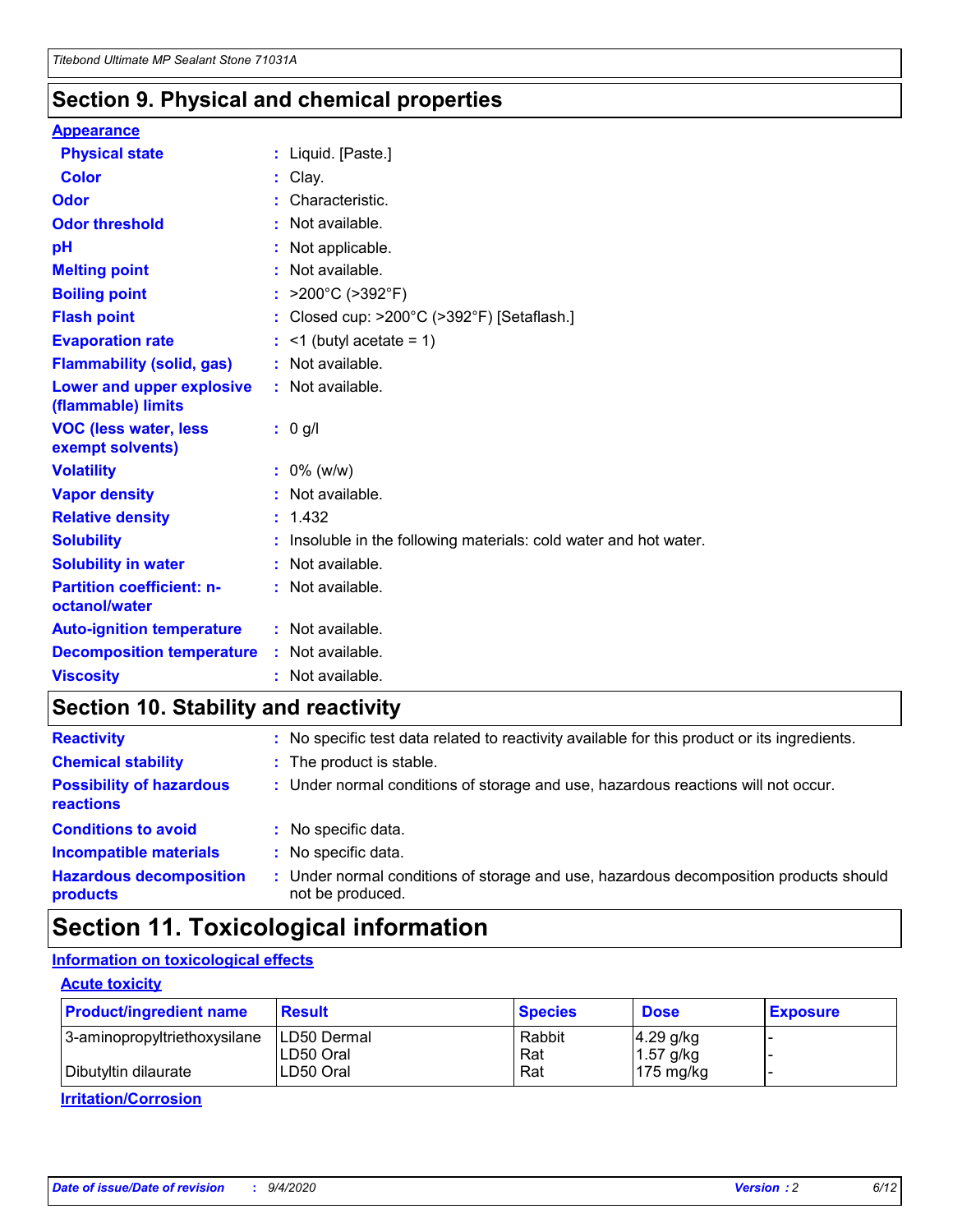# **Section 11. Toxicological information**

| <b>Product/ingredient name</b> | <b>Result</b>            | <b>Species</b> | <b>Score</b> | <b>Exposure</b>     | <b>Observation</b> |
|--------------------------------|--------------------------|----------------|--------------|---------------------|--------------------|
| 3-aminopropyltriethoxysilane   | Eyes - Mild irritant     | Rabbit         |              | $100 \text{ mg}$    |                    |
|                                | Eyes - Severe irritant   | Rabbit         |              | 24 hours 750        |                    |
|                                |                          |                |              | ug                  |                    |
|                                | Skin - Severe irritant   | Rabbit         |              | 24 hours 5          |                    |
|                                |                          |                |              | mq                  |                    |
| Dibutyltin dilaurate           | Eyes - Moderate irritant | Rabbit         |              | <b>24 hours 100</b> |                    |
|                                | Skin - Severe irritant   | Rabbit         |              | mg<br>500 mg        |                    |
|                                |                          |                |              |                     |                    |

#### **Sensitization**

Not available.

#### **Mutagenicity**

Not available.

#### **Carcinogenicity**

Not available.

#### **Reproductive toxicity**

Not available.

#### **Teratogenicity**

Not available.

#### **Specific target organ toxicity (single exposure)**

Not available.

#### **Specific target organ toxicity (repeated exposure)**

| <b>Name</b>                                                                  |                                                                                                                             | <b>Category</b>                                     | <b>Route of</b><br>exposure  | <b>Target organs</b> |  |  |
|------------------------------------------------------------------------------|-----------------------------------------------------------------------------------------------------------------------------|-----------------------------------------------------|------------------------------|----------------------|--|--|
| Dibutyltin dilaurate                                                         |                                                                                                                             | Category 1                                          | $\qquad \qquad \blacksquare$ | respiratory system   |  |  |
| <b>Aspiration hazard</b><br>Not available.                                   |                                                                                                                             |                                                     |                              |                      |  |  |
| <b>Information on the likely</b><br>routes of exposure                       | : Not available.                                                                                                            |                                                     |                              |                      |  |  |
| <b>Potential acute health effects</b>                                        |                                                                                                                             |                                                     |                              |                      |  |  |
| <b>Eye contact</b>                                                           | : May cause eye irritation.                                                                                                 |                                                     |                              |                      |  |  |
| <b>Inhalation</b>                                                            |                                                                                                                             | : No known significant effects or critical hazards. |                              |                      |  |  |
| <b>Skin contact</b>                                                          |                                                                                                                             | : May cause skin irritation.                        |                              |                      |  |  |
| <b>Ingestion</b>                                                             |                                                                                                                             | : No known significant effects or critical hazards. |                              |                      |  |  |
| Symptoms related to the physical, chemical and toxicological characteristics |                                                                                                                             |                                                     |                              |                      |  |  |
| <b>Eye contact</b>                                                           | : Adverse symptoms may include the following:<br>irritation<br>watering<br>redness                                          |                                                     |                              |                      |  |  |
| <b>Inhalation</b>                                                            | : Adverse symptoms may include the following:<br>reduced fetal weight<br>increase in fetal deaths<br>skeletal malformations |                                                     |                              |                      |  |  |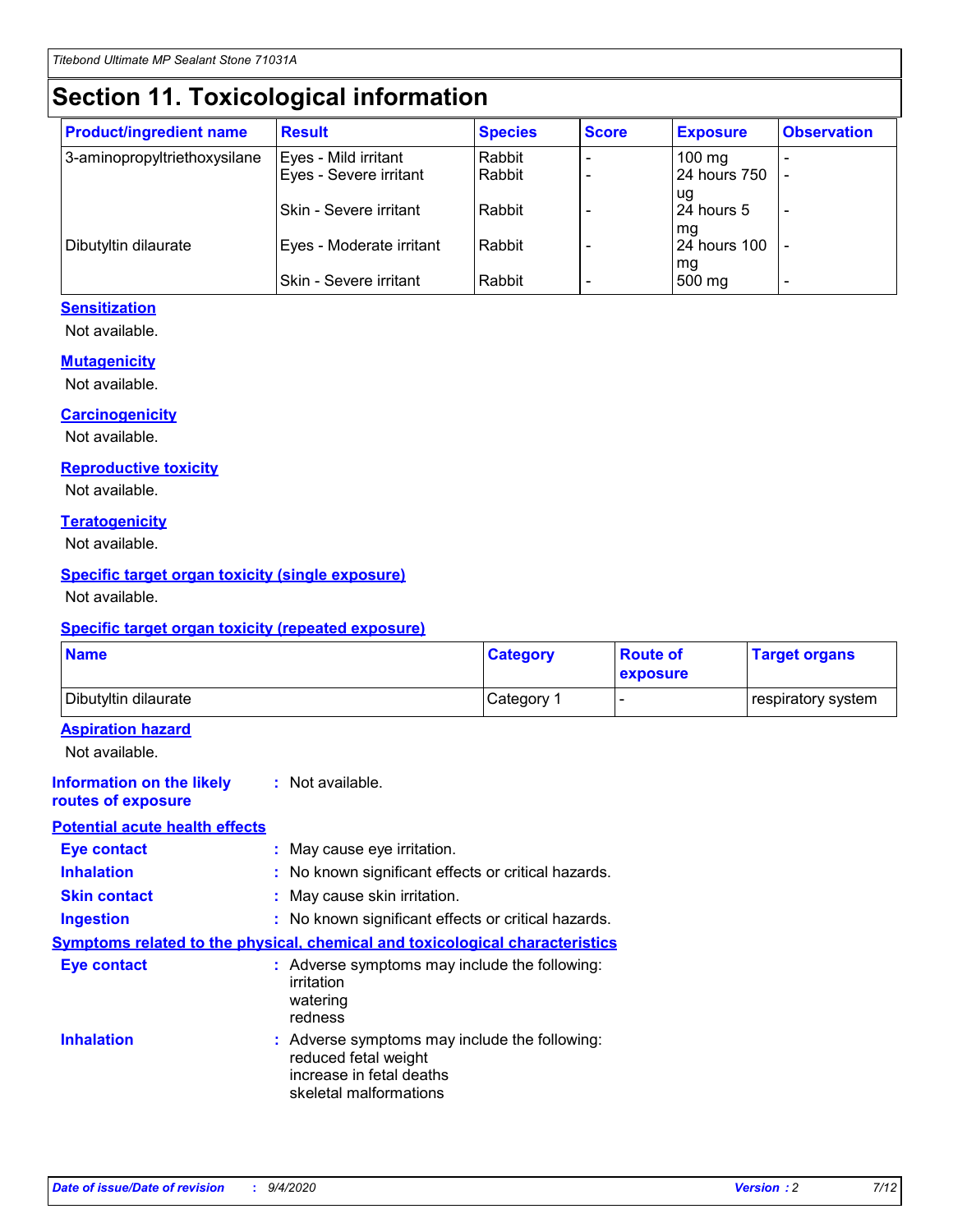# **Section 11. Toxicological information**

| <b>Skin contact</b>                     | : Adverse symptoms may include the following:<br>irritation                                              |
|-----------------------------------------|----------------------------------------------------------------------------------------------------------|
|                                         | redness                                                                                                  |
|                                         | reduced fetal weight                                                                                     |
|                                         | increase in fetal deaths                                                                                 |
|                                         | skeletal malformations                                                                                   |
| <b>Ingestion</b>                        | : Adverse symptoms may include the following:<br>reduced fetal weight                                    |
|                                         | increase in fetal deaths                                                                                 |
|                                         | skeletal malformations                                                                                   |
|                                         | Delayed and immediate effects and also chronic effects from short and long term exposure                 |
| <b>Short term exposure</b>              |                                                                                                          |
| <b>Potential immediate</b><br>effects   | : Not available.                                                                                         |
| <b>Potential delayed effects</b>        | : Not available.                                                                                         |
| Long term exposure                      |                                                                                                          |
| <b>Potential immediate</b>              | : Not available.                                                                                         |
| effects                                 |                                                                                                          |
| <b>Potential delayed effects</b>        | : Not available.                                                                                         |
| <b>Potential chronic health effects</b> |                                                                                                          |
| Not available.                          |                                                                                                          |
| <b>General</b>                          | : Once sensitized, a severe allergic reaction may occur when subsequently exposed to<br>very low levels. |
| <b>Carcinogenicity</b>                  | : No known significant effects or critical hazards.                                                      |
| <b>Mutagenicity</b>                     | No known significant effects or critical hazards.                                                        |
| <b>Teratogenicity</b>                   | May damage the unborn child.                                                                             |
| <b>Developmental effects</b>            | : No known significant effects or critical hazards.                                                      |
| <b>Fertility effects</b>                | : May damage fertility.                                                                                  |
| <b>Numerical measures of toxicity</b>   |                                                                                                          |
| <b>Acute toxicity estimates</b>         |                                                                                                          |
| .                                       |                                                                                                          |

Not available.

# **Section 12. Ecological information**

#### **Toxicity**

| <b>Product/ingredient name</b> | <b>Result</b>                                       | <b>Species</b>               | <b>Exposure</b>       |
|--------------------------------|-----------------------------------------------------|------------------------------|-----------------------|
| Dibutyltin dilaurate           | $ CC50>3$ mg/l<br>Chronic EC10 > 2 mg/l Fresh water | Algae<br>Algae - Desmodesmus | 72 hours<br>196 hours |
|                                |                                                     | <b>I</b> subspicatus         |                       |

#### **Persistence and degradability**

| <b>Product/ingredient name</b> | <b>Test</b>                                                                    | <b>Result</b>  |                   | <b>Dose</b> | <b>Inoculum</b>         |
|--------------------------------|--------------------------------------------------------------------------------|----------------|-------------------|-------------|-------------------------|
| Dibutyltin dilaurate           | OECD 301F<br>Ready<br>Biodegradability -<br>Manometric<br>Respirometry<br>Test | 23 % - 28 days |                   |             |                         |
| <b>Product/ingredient name</b> | <b>Aquatic half-life</b>                                                       |                | <b>Photolysis</b> |             | <b>Biodegradability</b> |
| Dibutyltin dilaurate           |                                                                                |                |                   |             | <b>Inherent</b>         |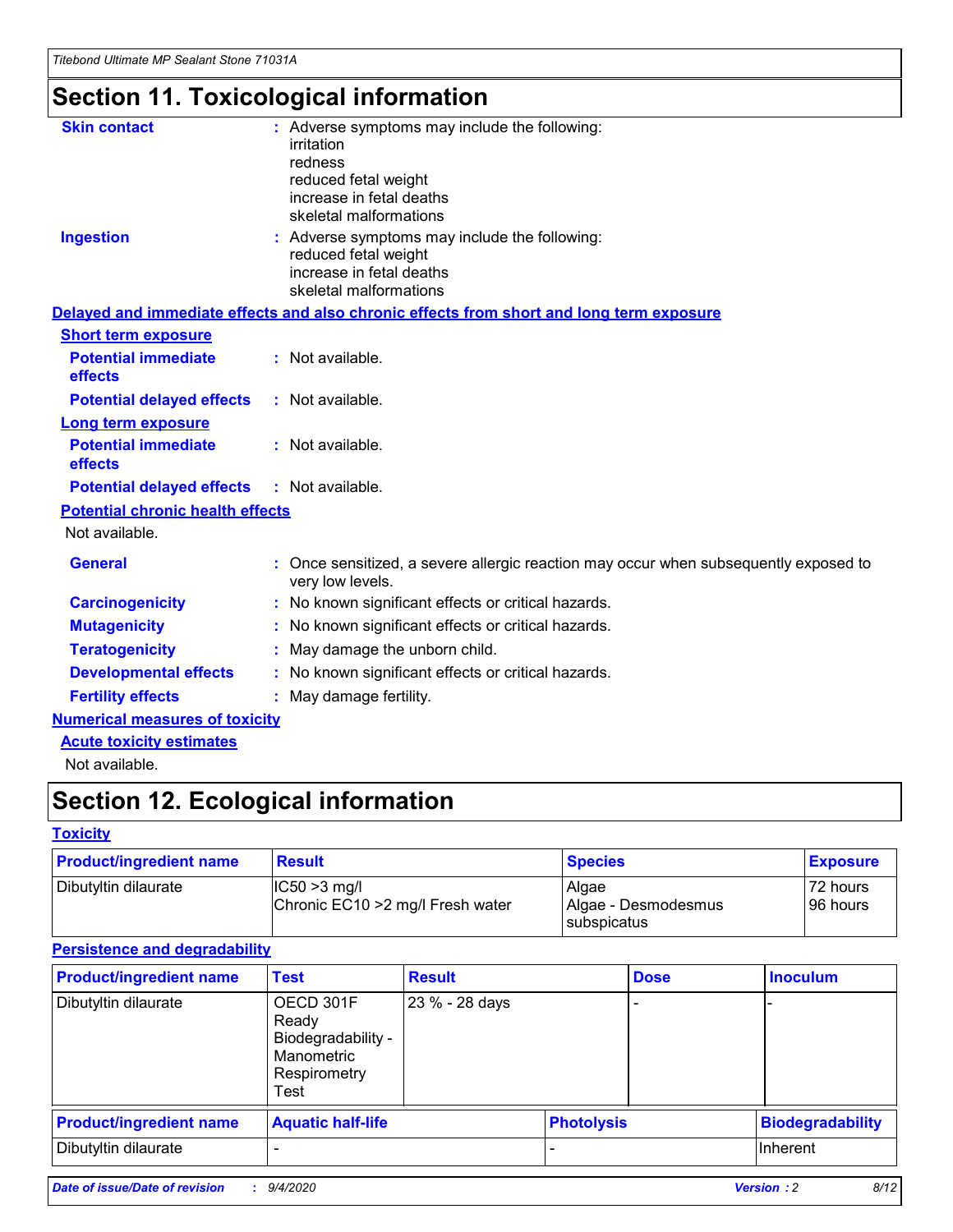# **Section 12. Ecological information**

#### **Bioaccumulative potential**

| <b>Product/ingredient name</b> | <b>LogP</b> <sub>ow</sub> | <b>BCF</b> | <b>Potential</b> |
|--------------------------------|---------------------------|------------|------------------|
| 3-aminopropyltriethoxysilane   | 4.44                      | 3.4        | low              |
| Dibutyltin dilaurate           |                           | 2.91       | low              |

#### **Mobility in soil**

| <b>Soil/water partition</b> | : Not available. |
|-----------------------------|------------------|
| <b>coefficient (Koc)</b>    |                  |

**Other adverse effects** : No known significant effects or critical hazards.

### **Section 13. Disposal considerations**

**Disposal methods :**

The generation of waste should be avoided or minimized wherever possible. Disposal of this product, solutions and any by-products should at all times comply with the requirements of environmental protection and waste disposal legislation and any regional local authority requirements. Dispose of surplus and non-recyclable products via a licensed waste disposal contractor. Waste should not be disposed of untreated to the sewer unless fully compliant with the requirements of all authorities with jurisdiction. Waste packaging should be recycled. Incineration or landfill should only be considered when recycling is not feasible. This material and its container must be disposed of in a safe way. Care should be taken when handling emptied containers that have not been cleaned or rinsed out. Empty containers or liners may retain some product residues. Avoid dispersal of spilled material and runoff and contact with soil, waterways, drains and sewers.

### **Section 14. Transport information**

|                                      | <b>DOT</b><br><b>Classification</b> | <b>TDG</b><br><b>Classification</b> | <b>Mexico</b><br><b>Classification</b> | <b>ADR/RID</b>           | <b>IMDG</b>              | <b>IATA</b>    |
|--------------------------------------|-------------------------------------|-------------------------------------|----------------------------------------|--------------------------|--------------------------|----------------|
| <b>UN number</b>                     | Not regulated.                      | Not regulated.                      | Not regulated.                         | Not regulated.           | Not regulated.           | Not regulated. |
| <b>UN proper</b><br>shipping name    |                                     |                                     |                                        |                          |                          |                |
| <b>Transport</b><br>hazard class(es) |                                     | $\overline{\phantom{0}}$            | $\qquad \qquad \blacksquare$           | $\overline{\phantom{0}}$ | $\overline{\phantom{0}}$ |                |
| <b>Packing group</b>                 |                                     |                                     |                                        |                          |                          |                |
| <b>Environmental</b><br>hazards      | No.                                 | No.                                 | No.                                    | No.                      | No.                      | No.            |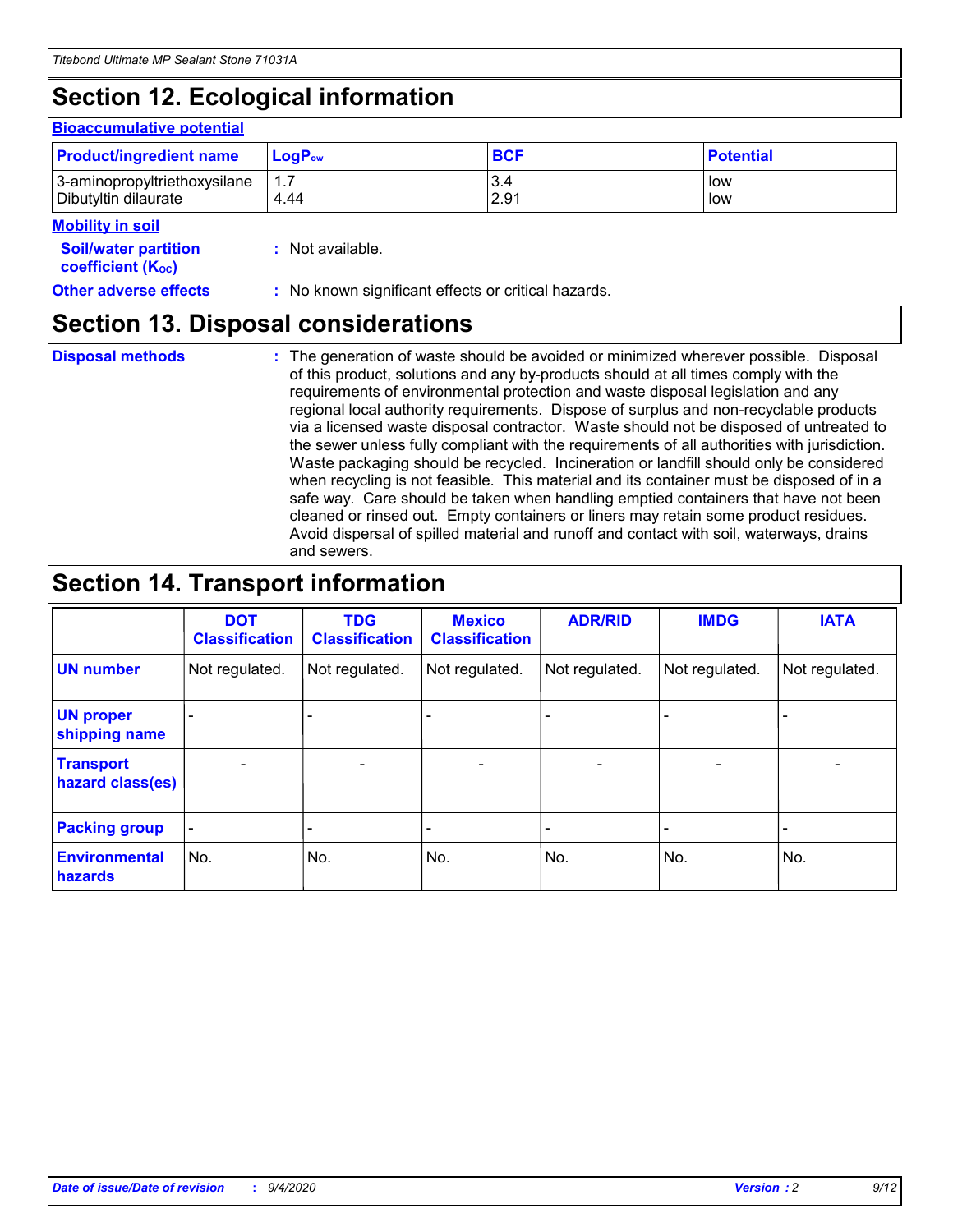### **Section 15. Regulatory information**

#### **U.S. Federal regulations**

#### **SARA 302/304**

#### **Composition/information on ingredients**

No products were found.

| SARA 304 RQ | Not applicable. |
|-------------|-----------------|
|-------------|-----------------|

#### **SARA 311/312**

#### **Classification :** EYE IRRITATION - Category 2B SKIN SENSITIZATION - Category 1 TOXIC TO REPRODUCTION - Category 1B HNOC - Product generates methanol during cure.

#### **Composition/information on ingredients**

| <b>Name</b>                  | $\frac{9}{6}$ | <b>Classification</b>                                                                                                                                                                                                                                                                                      |
|------------------------------|---------------|------------------------------------------------------------------------------------------------------------------------------------------------------------------------------------------------------------------------------------------------------------------------------------------------------------|
| 3-aminopropyltriethoxysilane | $\leq$ 3      | <b>FLAMMABLE LIQUIDS - Category 4</b><br><b>ACUTE TOXICITY (oral) - Category 4</b><br><b>SKIN IRRITATION - Category 2</b><br>EYE IRRITATION - Category 2A                                                                                                                                                  |
| Dibutyltin dilaurate         | ≤0.3          | <b>ACUTE TOXICITY (oral) - Category 3</b><br>SKIN CORROSION - Category 1C<br>SERIOUS EYE DAMAGE - Category 1<br>SKIN SENSITIZATION - Category 1<br><b>GERM CELL MUTAGENICITY - Category 2</b><br>TOXIC TO REPRODUCTION - Category 1B<br>SPECIFIC TARGET ORGAN TOXICITY (REPEATED<br>EXPOSURE) - Category 1 |

#### **State regulations**

**Massachusetts :**

: None of the components are listed.

**New York :** None of the components are listed. **New Jersey :** None of the components are listed.

**Pennsylvania :** None of the components are listed.

#### **California Prop. 65**

WARNING: This product can expose you to methanol, which is known to the State of California to cause birth defects or other reproductive harm. For more information go to www.P65Warnings.ca.gov.

| Ingredient name | No significant risk<br>level | <b>Maximum</b><br>acceptable dosage<br>level |
|-----------------|------------------------------|----------------------------------------------|
| methanol        |                              | Yes.                                         |

#### **International regulations**

**Chemical Weapon Convention List Schedules I, II & III Chemicals** Not listed.

#### **Montreal Protocol**

Not listed.

**Stockholm Convention on Persistent Organic Pollutants**

Not listed.

#### **UNECE Aarhus Protocol on POPs and Heavy Metals** Not listed.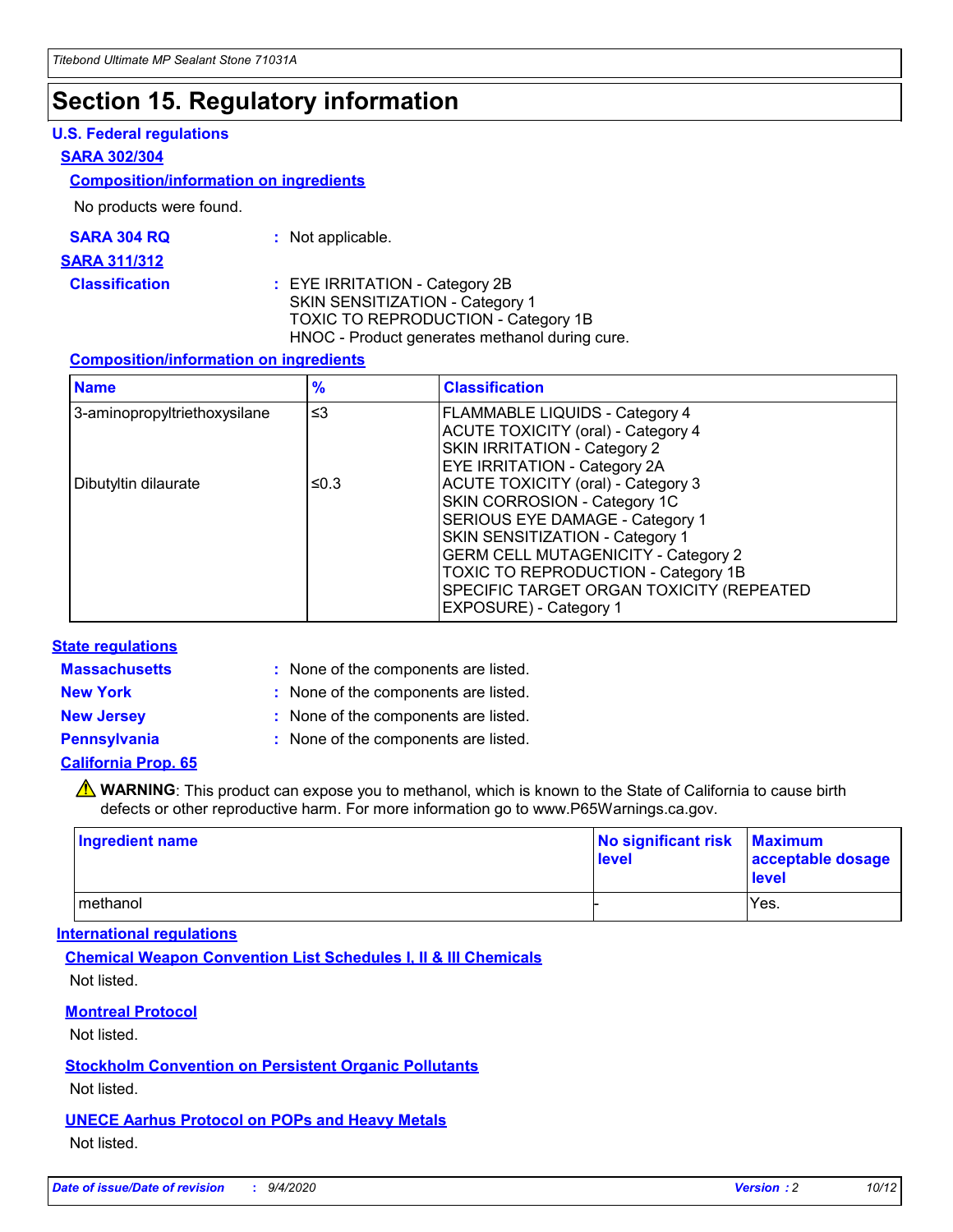### **Section 15. Regulatory information**

#### **Inventory list**

**China :** Not determined.

**United States TSCA 8(b) inventory**

**:** All components are active or exempted.

## **Section 16. Other information**





**Caution: HMIS® ratings are based on a 0-4 rating scale, with 0 representing minimal hazards or risks, and 4 representing significant hazards or risks. Although HMIS® ratings and the associated label are not required on SDSs or products leaving a facility under 29 CFR 1910.1200, the preparer may choose to provide them. HMIS® ratings are to be used with a fully implemented HMIS® program. HMIS® is a registered trademark and service mark of the American Coatings Association, Inc.**

**The customer is responsible for determining the PPE code for this material. For more information on HMIS® Personal Protective Equipment (PPE) codes, consult the HMIS® Implementation Manual.**

**National Fire Protection Association (U.S.A.)**



**Reprinted with permission from NFPA 704-2001, Identification of the Hazards of Materials for Emergency Response Copyright ©1997, National Fire Protection Association, Quincy, MA 02269. This reprinted material is not the complete and official position of the National Fire Protection Association, on the referenced subject which is represented only by the standard in its entirety.**

**Copyright ©2001, National Fire Protection Association, Quincy, MA 02269. This warning system is intended to be interpreted and applied only by properly trained individuals to identify fire, health and reactivity hazards of chemicals. The user is referred to certain limited number of chemicals with recommended classifications in NFPA 49 and NFPA 325, which would be used as a guideline only. Whether the chemicals are classified by NFPA or not, anyone using the 704 systems to classify chemicals does so at their own risk.**

#### **Procedure used to derive the classification**

| <b>Classification</b>                                                                                                | <b>Justification</b>                                  |
|----------------------------------------------------------------------------------------------------------------------|-------------------------------------------------------|
| <b>EYE IRRITATION - Category 2B</b><br><b>SKIN SENSITIZATION - Category 1</b><br>TOXIC TO REPRODUCTION - Category 1B | Expert judgment<br>Expert judgment<br>Expert judgment |
| <b>History</b>                                                                                                       |                                                       |

| .                                 |              |
|-----------------------------------|--------------|
| <b>Date of printing</b>           | : 4/22/2022  |
| Date of issue/Date of<br>revision | 9/4/2020     |
| Date of previous issue            | : 10/16/2020 |
| <b>Version</b>                    | $\cdot$ 2    |
|                                   |              |